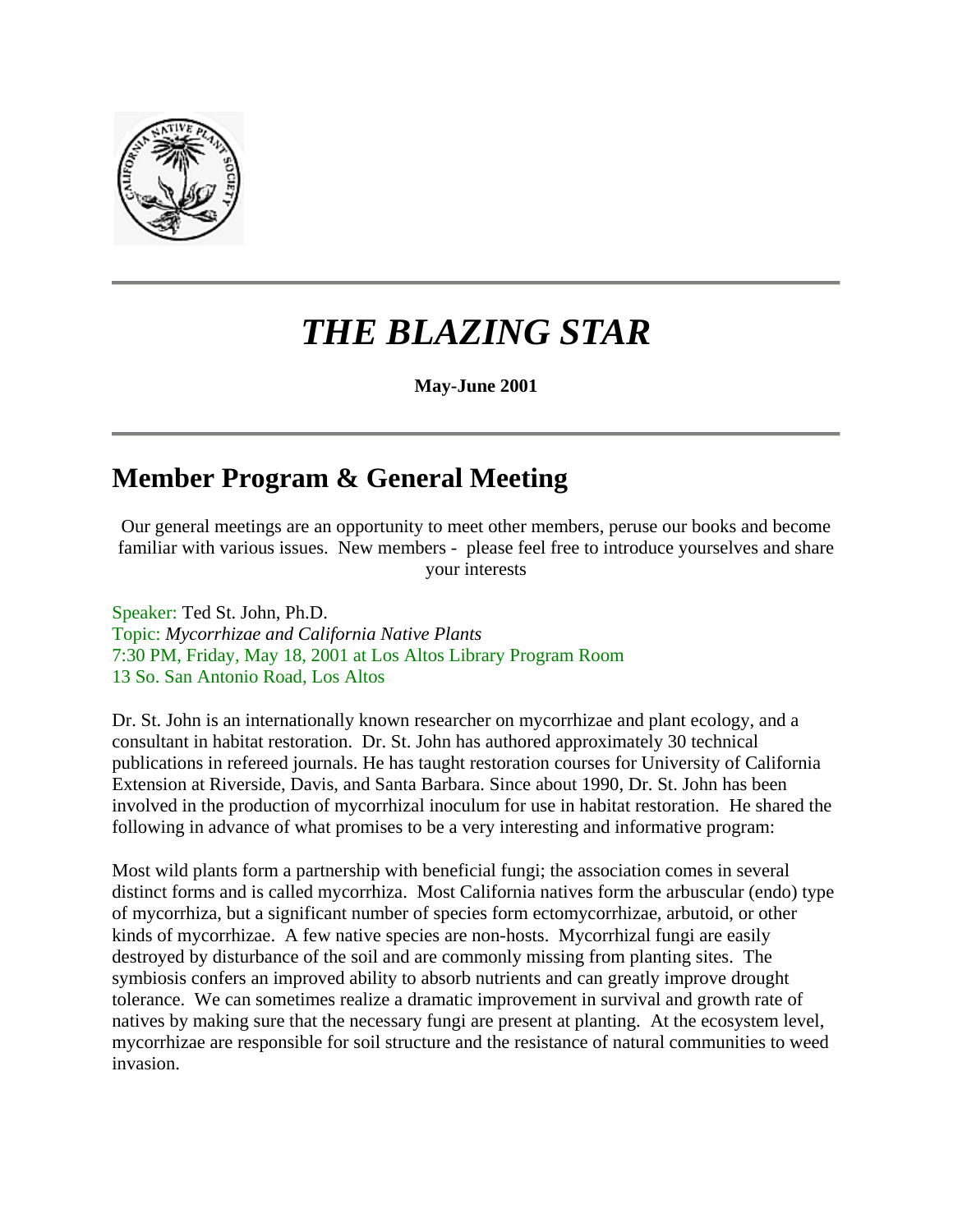#### **Please note new meeting location: Los Altos Library program room**

The sign on San Antonio Road reads, "Civic Center, Library & History Museum". We will enter through the lobby of the main entrance, which faces a driveway located off San Antonio Road between Hillview and Edith. The library will still be open to the public, but there is plenty of parking. If the library lot is full, proceed to the adjourning lot for Hillview Community Center.

**Directions:** From Foothill Expressway, travel 1/2 mile on San Antonio Road towards the Bay, cross Hillview and turn right into driveway; library is on the left. From El Camino, travel towards the hills on San Antonio Road, cross Edith and turn left into unmarked driveway just before Hillview. If you need additional information or help with the directions, please contact Georgia Stigall at *gstigall@aol.com* or phone 650-941-1068. Georgia will arrive at 7:00. Helpers are welcome as always, to assist with setup and carrying in books, plants and refreshments.

### **President's Message**

There are many changes taking place within State CNPS. There were several meetings in 2000 during which CNPS members discussed the directions CNPS should take in the future. At the State Board Meeting in June, 2001, one of the agenda items will be the organizational changes necessary to assist CNPS in its primary mission of preserving our wild places and native plants. On September 8-9, 2001, our chapter will host the annual state conservation meeting of CNPS. This meeting will be held at Stanford University because of the help from Dr. Alan Launer and the Center for Conservation Biology. All CNPS members are welcome to attend. Since the September meeting will be held at Stanford and will focus on conservation issues, I encourage all of our members with an interest in conservation or an interest in our state organization to attend. This is a great opportunity to meet people from all over the state who share our passion for native plants. Because our chapter is hosting this meeting, there will be many opportunities to volunteer to assist with this special event. Please do not hesitate to contact me or any of our Chapter officers if you are interested in becoming involved. This is a special opportunity to learn more about your state organization and to meet many people who are working to conserve our wild places and our native flora.

# **CHAPTER ACTIVITIES**

#### **GARDENING WITH NATIVES--MAY, JUNE, AND JULY 2001, FIRST THURSDAY OF THE MONTH**

We will have our normal first Thursday of the month meeting from **7:30 to 9:30 on May 3**. The meeting will be held at the DeAnza Environmental Studies Area (ESA). We will not have a monthly meeting in June due to vacations! (But please note that we will have garden visits in June and a Potluck in July!)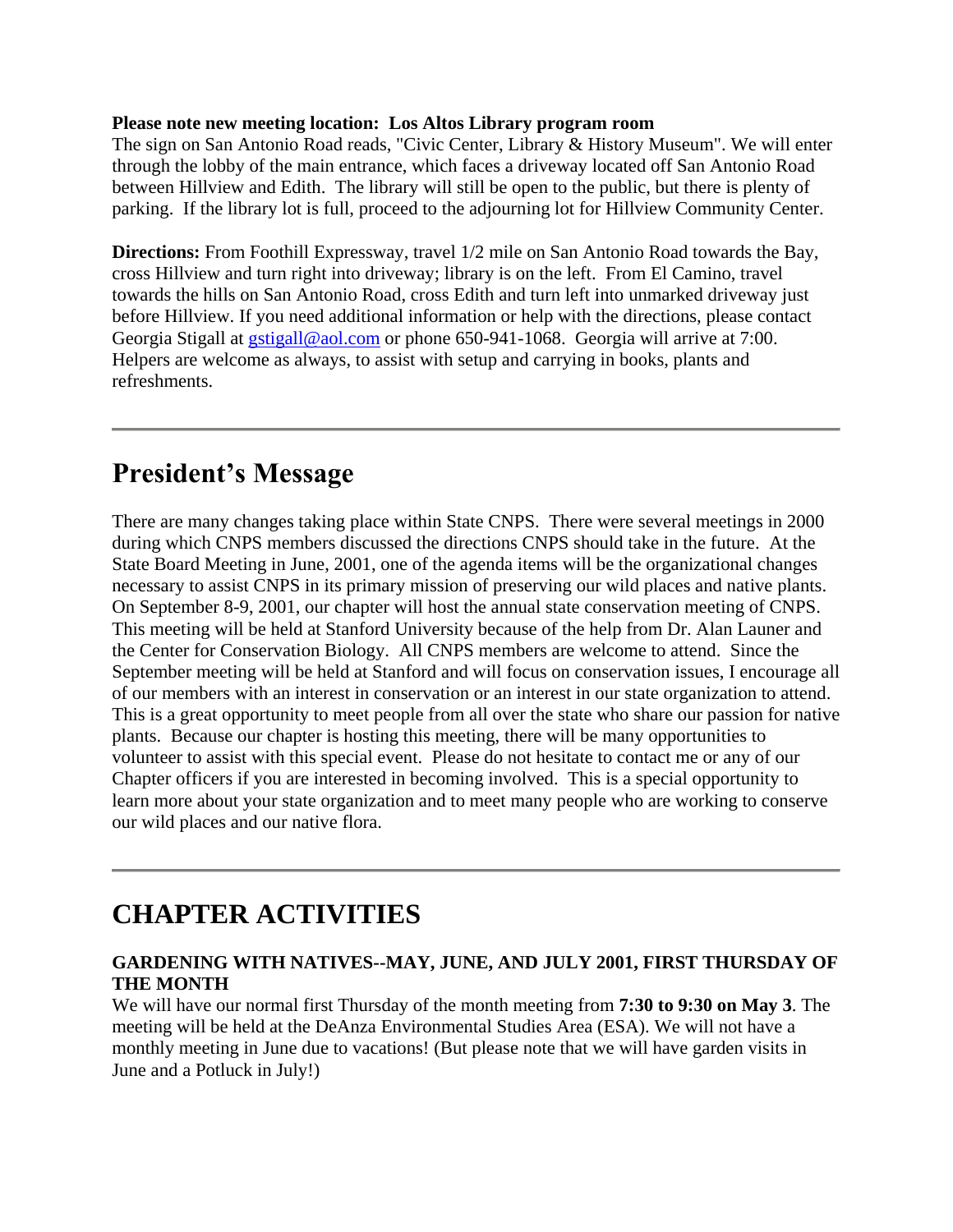**Directions to the ESA:** The De Anza ESA is located at the corner of McClellan and Stelling within the DeAnza College Campus. From Highway 85, exit Stevens Creek Boulevard. Enter the DeAnza campus to the right off Stevens Creek. (or, alternatively, go down to Stelling Road, turn right, and enter the Campus to the right off of Stelling) Follow the perimeter campus road past the parking lots on your right hand side. You will pass a grassy baseball field on your right. After the field you will see a chain link gate on your right up a short gravel/asphalt road. Drive through the gate and park for free in the dirt area between the ESA and the baseball field if there's room. The ESA building will be behind you (the only building nearby with lights on). If you happen to miss the ESA and drive around the corner, you will see the tennis courts on your right and McClellan road on your left. Parking is also available by the tennis courts for 8 quarters if the ESA lot is full. This is a short walk away from the ESA building. If you need a map, see http://www.deanza.fhda.edu. There is a possibility DeAnza could ticket cars parked in the gated driveway for not having a parking permit, although they never have in the past. Be warned that you are taking a small chance. You might consider bringing a flashlight for the trip from either parking area, especially if the tennis court lights are not lit.

#### **First Thursday Meeting, July**:

Our first Thursday meeting in July will be held at Vicki Pelton's house on **July 5** starting at 7:30 PM. Bring a sweater just in case the weather is cool like last year! What to bring: main dishes, snacks/appetizers, salads/side dishes, breads, desserts, hot and cold drinks. Please bring your own plates, silverware, napkins, cup and chair if possible.

#### **GARDEN VISITS**:

On **Saturday, May 19** we will have a garden visit to Faith Schmidt's house in Almaden Valley. Faith's home is about a month or two from completion. Her property contains a lovely walk through serpentine habitat and wildflowers, as well as environs around the house that are still in the natural state. We will view the property from 10am to noon, followed by a potluck picnic lunch. Bring a picnic-style dish to share and a chair if desired. Faith will provide napkins, cups, and utensils.

Faith can be reached at (408) 323-3023.

**On Saturday, June 2** we will have the opportunity to explore Wendy Winkler's garden in Portola Valley as well as view other native gardens in the neighborhood. Combined with this will be a visit to Ray Deutch's garden. The visit for both gardens will be between 1 PM and 5 PM, to spread out viewing to each garden and to alleviate the parking situation.

Wendy can be reached at 650-851-2596.

Wendy's garden contains oaks, alders, willows, holly leaf cherry, silk tassel, Pacific wax myrtle, bush anemone, coffeeberry, lemonade berry, manzanitas, groundcover baccharis, iris, ferns, yarrow, yerba buena, sages, lupine, and native bunch grasses. Her home is located in Portola Valley Ranch, a planned community of 205 homes intended to blend with the rural environment. Landscaping is all California natives. You are welcome to stroll or drive through Portola Valley Ranch as well.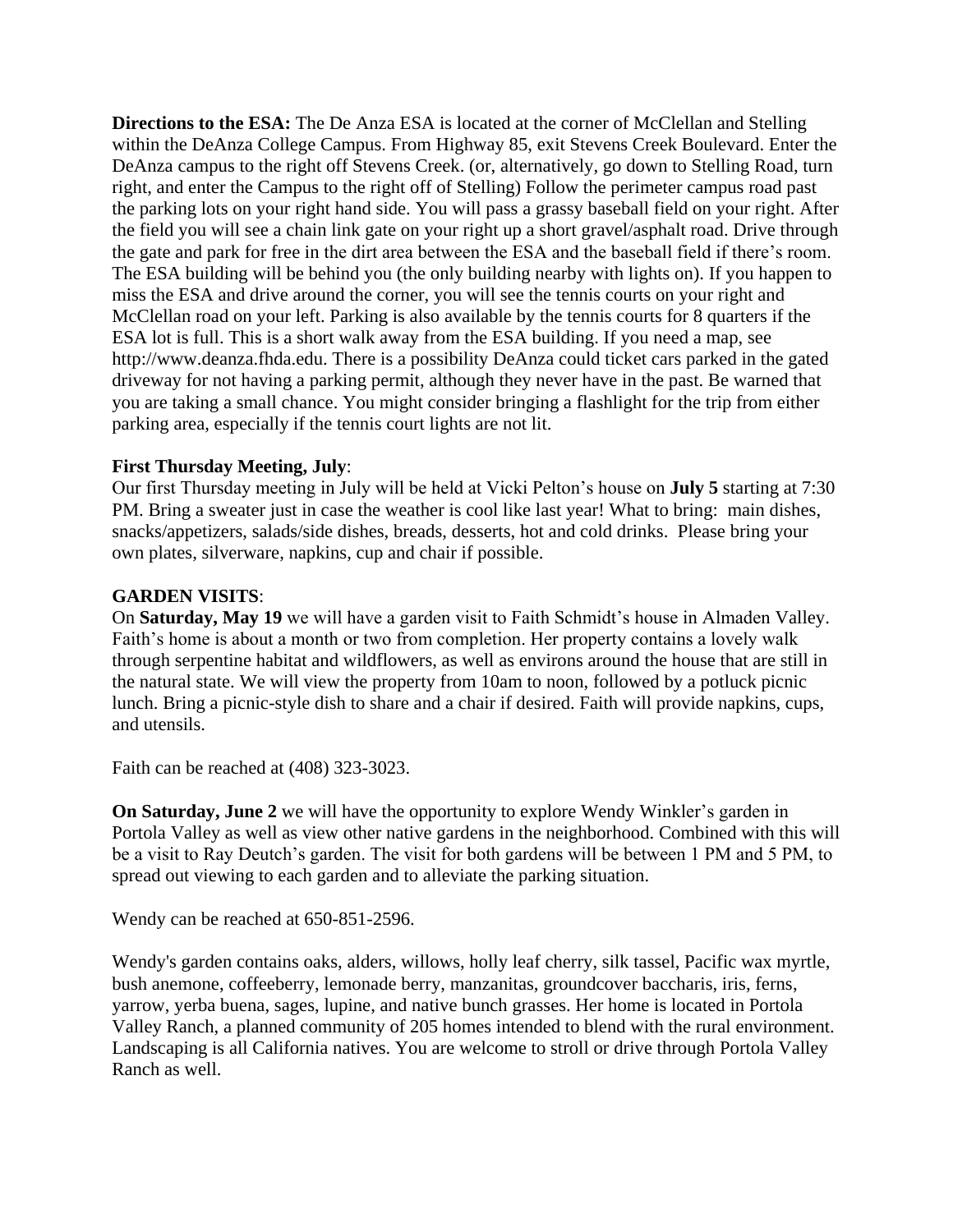**Directions to Ray's Redwood City home:** Take highway 280 to the Farm Hill exit. Follow Farm Hill down the winding hill. At the stoplights at McGarvey, turn right (left not possible). Go down the hill and then up the hill. At top of hill on the right is 2903 McGarvey (dark green house). Lots of parking on the street. The other way to come is to drive on Alameda de las Pulgas in Redwood City and go to McGarvey (a few blocks south of Jefferson and many blocks north of Woodside Road). Make a turn toward the mountains (the level turn, not the downhill one) and go one block. Dark green house on left-hand corner at top of rise is 2903 McGarvey. Ray can be reached at (650) 365-6136. Ray's garden area has been landscaped by Erin O'Dougherty of Native Revival. The front area has many natives. The side area consists of a rocky slope and screen, with emphasis on dryland plants. Ray is also interested in penstemon and alpine plants from around the world.

Contact Stephanie Mangels via email to [stephmangels@hotmail.com](mailto:stephmangels@hotmail.com) or phone 408-629-8004 to be added to the newsletter mailing list, provide input, or receive more information. New members are always welcome.

#### **EDGEWOOD NON-NATIVE PLANT REMOVAL**

Friday mornings all year, 8:30am - call Ken Himes at 650-591-8560 or John Allen at [jcakwa@aol.com](mailto:jcakwa@aol.com) for meeting place.

Saturday mornings through 8/25/01 - meet at 9:00am at Edgewood Road under I-280 overpass. Wednesday evenings through 10/24/01, 5:30 PM - call Ken or see www.friendsofedgewood.org for meeting place.

Bring sturdy gloves, water, snacks, sun protection and layers.

#### **EDGEWOOD WILDFLOWER WALKS**

Free, docent-led walks will be every Saturday and Sunday, leaving at 10 AM and returning at 1 PM through June 17. All June walks begin at the Old Stage Day Camp entrance and all April and May walks begin at the 280/Edgewood Road Park&Ride. If you are interested in bringing a group for a docent-led walk during the week, please call Dianne Hunt, Docent Coordinator, Edgewood County Park & Preserve, for reservations at 650-261-1935. For more information and updates on what's blooming, visit [http://www.friendsofedgewood.org.](http://www.friendsofedgewood.org/)

#### **PHOTOGRAPHY GROUP**

Our next meeting will be Monday, May 7, at 7:30 PM at the Peninsula Conservation Center in Palo Alto. June meeting is Monday, June 4 same time & location. For more information or to join the group: Sonja Wilcomer at 650-494-0104.

## **ANNOUNCEMENTS**

#### **ULISTAC RESERVE GRAND OPENING**

Saturday May 12. Activities include Old-Timey Music by the People for Open Space Foot-Tappin' Fiddlers. Docent-led walks, interpretive information, dedication, refreshments and more. For details contact Jeanne Salander at 408-293-6885 or email [salander@batnet.com.](mailto:salander@batnet.com)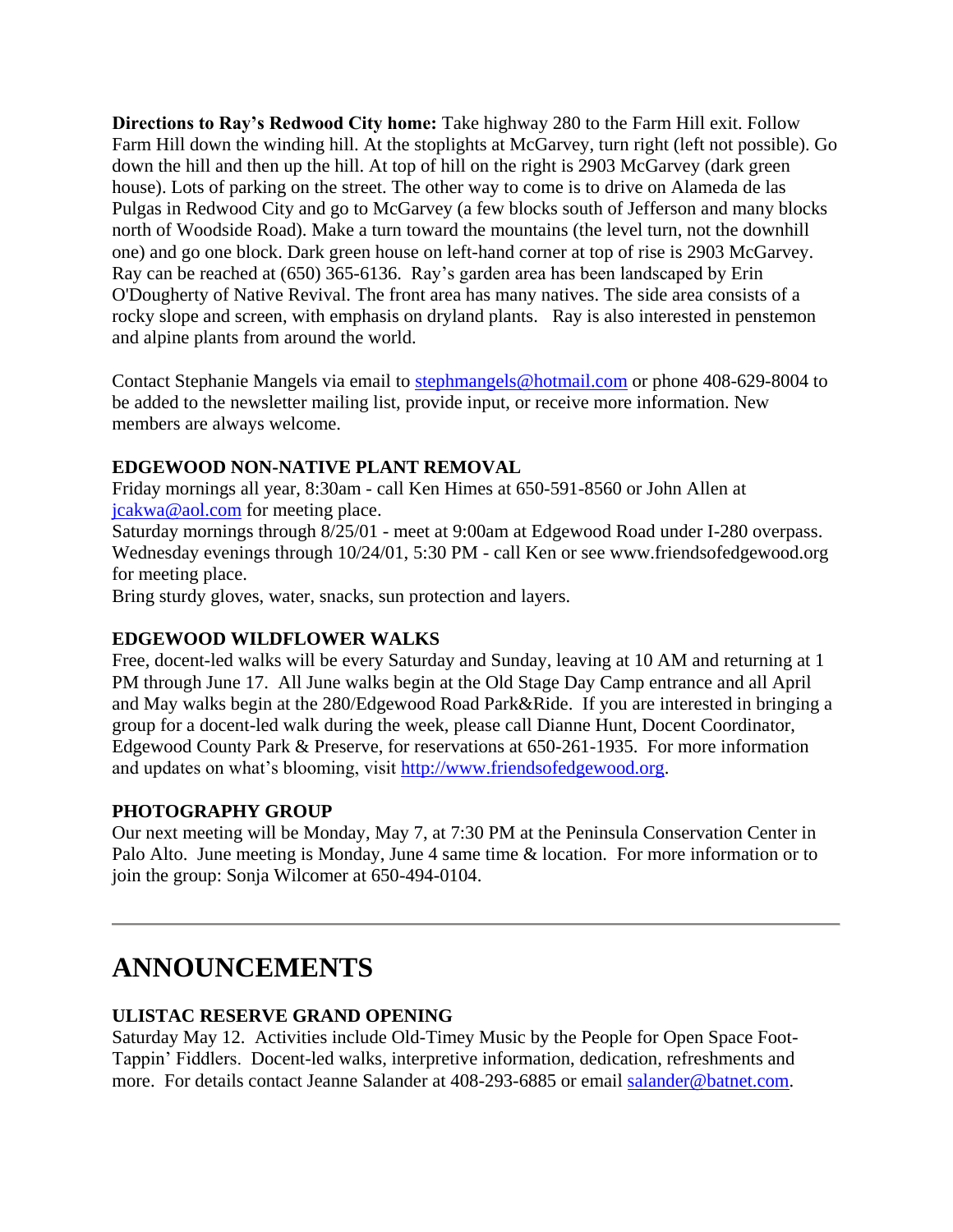#### **JUNE BOARD MTG. CHANGE OF DAY**

The June board meeting will be on **Wednesday, June 13** (not the usual Thursday due to schedule conflicts) at 7:15 PM at the PCC Library in Palo Alto.

#### **BOOKS SALES CHAIR NEEDED**

Now that Paul Heiple is our chapter Treasurer, we need someone to be the new Book Sales chair. Please contact Paul at 650-854-7125 or email [LOGH30@aol.com](mailto:LOGH30@aol.com) if you can help.

#### **FIELD TRIP CHAIR NEEDED**

If you want the "inside scoop" on the best places to see and experience botanical treasures in all seasons, please volunteer for this position. The field trip chair will be responsible for soliciting volunteers to lead field trips, coordinate the schedule in –cooperation with the field trip leaders and remind the leaders to submit their field trips to the editor of the Blazing Star. It will not be the chair's responsibility to organize individual trips or plan trip logistics. Contact Mary Simpson at 408-370-2177 or marysimpson@earthlink.net; or Georgia Stigall at 650-941-1068 or [gstigall@aol.com](mailto:gstigall@aol.com) for more information or to volunteer.

# **CHAPTER FIELD TRIPS**

**May 5, 10 AM – Woods Road/ Sierra Azul Open Space Preserve.** Join Jim Sugai and Dick Gehrer for a beautiful walk with nice views of the valley. Along the way, there will be oak, madrone, California nutmeg, *Ceanothus*, *Holodiscus* and many spring wildflowers. Directions: From Highway 85 south, exit Almaden Expressway south. Proceed 4 miles, turn right onto Almaden Road at traffic light. Proceed 3 miles, through the town of New Almaden. Pull into the Almaden Quicksilver County Park parking lot on the right, just after leaving town. Contact Jim at 408-356-6003 or Dick at 408-268-6922.

**May 6, 10 AM – Eagle Rock.** Discover this little known parkland in Santa Cruz County. We will be hiking through redwood, knobcone pine, and chaparral communities. Plants of interest are: Santa Cruz cypress (endemic), Santa Cruz manzanita (endemic), red penstemon, California milkwort, and more. The trail is about 4 miles round trip with 1000 ft. elevation gain. Some parts are slippery, rocky, and have tree obstacles. Great views too! Limit 20 people. Email Tom Cochrane at [trailtraveller@webtv.net](mailto:trailtraveller@webtv.net) or call 650-969-3181 for reservations. Directions: from downtown Saratoga take Hwy 9 for 22 miles to downtown Boulder Creek, turn right on Hwy 236, go 6.4 miles to Little Basin Road, turn left at the H-P sign. Trailhead is 1.2 miles down, to the left of the H-P gate. Parking will be on pullouts on the sides of the road.

**May 12, 10 AM – Pescadero Marsh, Beach and Bean Hollow.** Toni Corelli will lead a walk in the coastal scrub and marsh communities. Meet in the Pescadero Beach parking lot just south of the Pescadero Creek Bridge. The trip lasts until 4 PM so bring food and water. For more information, call Ken Himes at 650-591-8560.

**May 19-20 - Pine Hill in El Dorado County.** We will leave on Sat morning to avoid traffic and to attend the CNPS General meeting the night before. We will visit a 40 acre private ranch